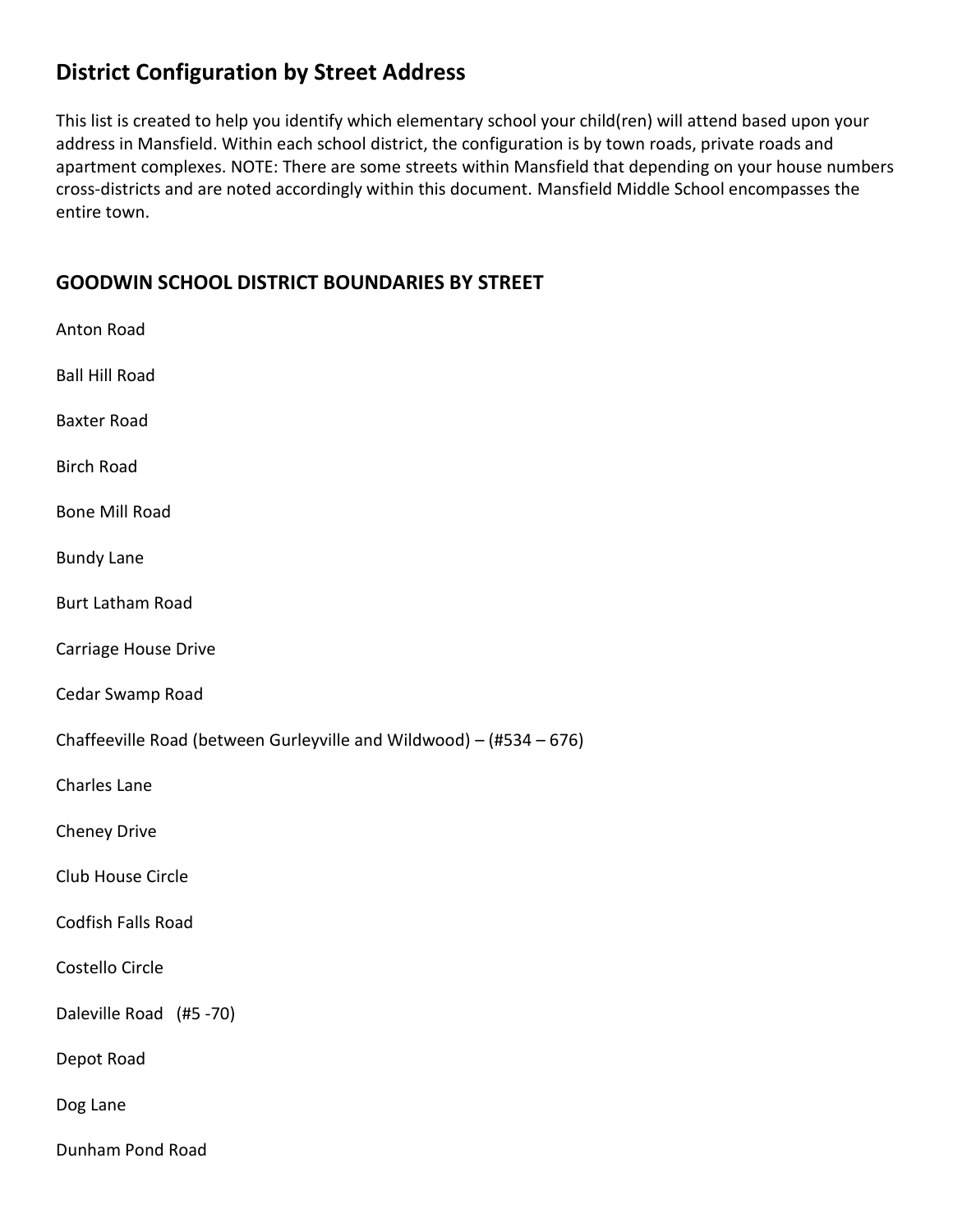Dunham Pond Road East

Ellise Road

Farmstead Road

Farrell Road

Forest Road

Greenfield Lane

Gurleyville Road (West of Woodland Road) – (#96 – 455)

Hillyndale Road

Holly Drive

Homestead Drive

Hunting Heights Drive

Hunting Lodge Road

King Hill Road

Little Lane

Lorraine Circle

Lorraine Drive

Lorraine Drive East

Lynwood Road

Meadowood Road

Merrow Road

Middle Turnpike

Moulton Road

North Eagleville Road Version Communication Communication Communication Communication Communication Communication Communication Communication Communication Communication Communication Communication Communication Communicat 2017

Northwood Road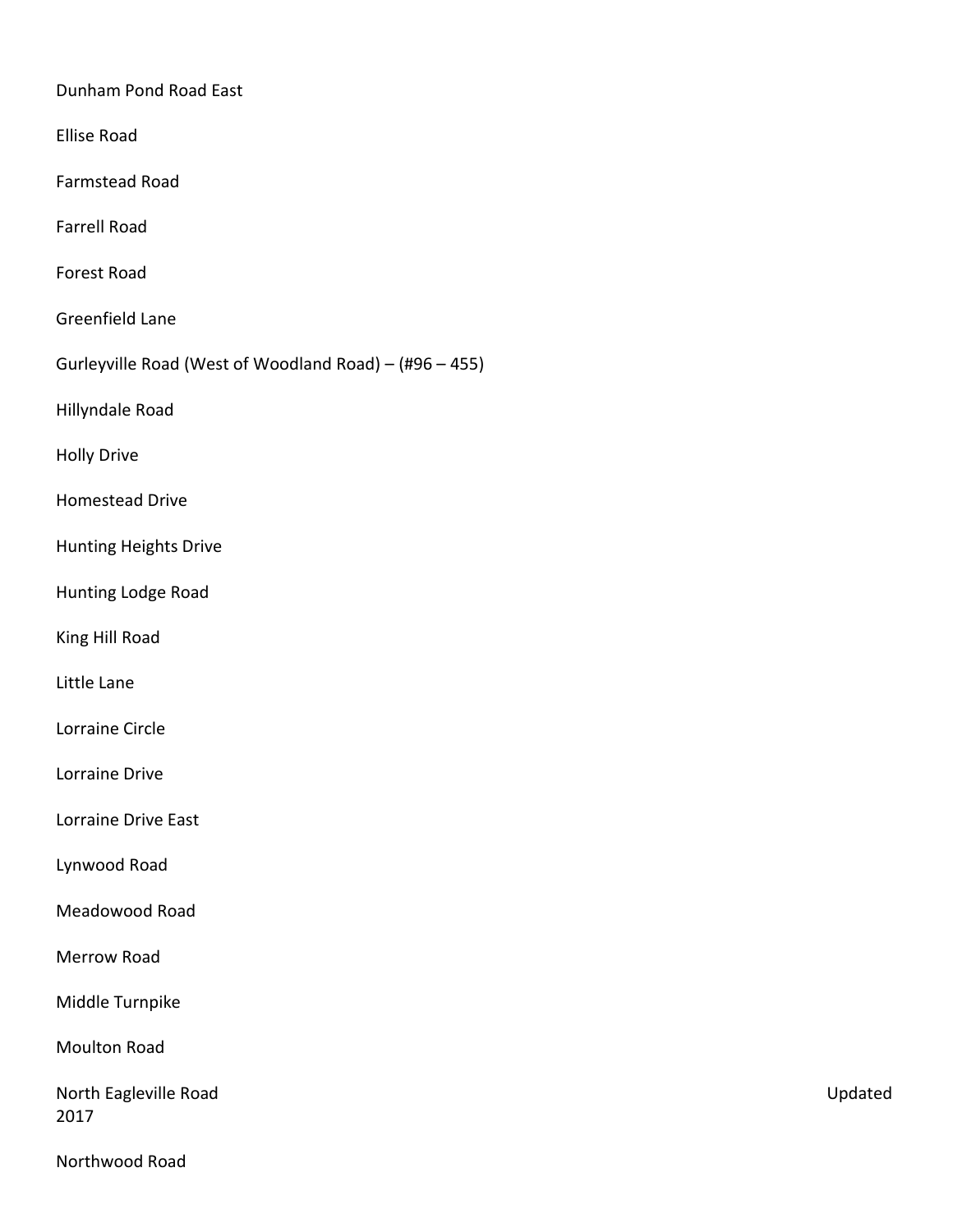#### Oakhill Road

Old Colony Road

Old Schoolhouse Road

Old Turnpike Road

Plains Road

- Ravine Road
- Ridge Road

Rockridge Road

Russett Lane

Separatist Road

- Silver Falls Road
- South Eagleville Road Maple Road to Route 32 (Stafford Road)

Southwood Road

- Stafford Road North of South Eagleville Road (#898 1728)
- Stonemill Road (Grist Mill to Chaffeeville Road)
- Storrs Road Route 275 (South Eagleville Road) to #1901

Summit Road

Sumner Drive

Thomas Drive

Thompson Road

Timber Drive

Tolland Turnpike

Weaver Road

Westgate Lane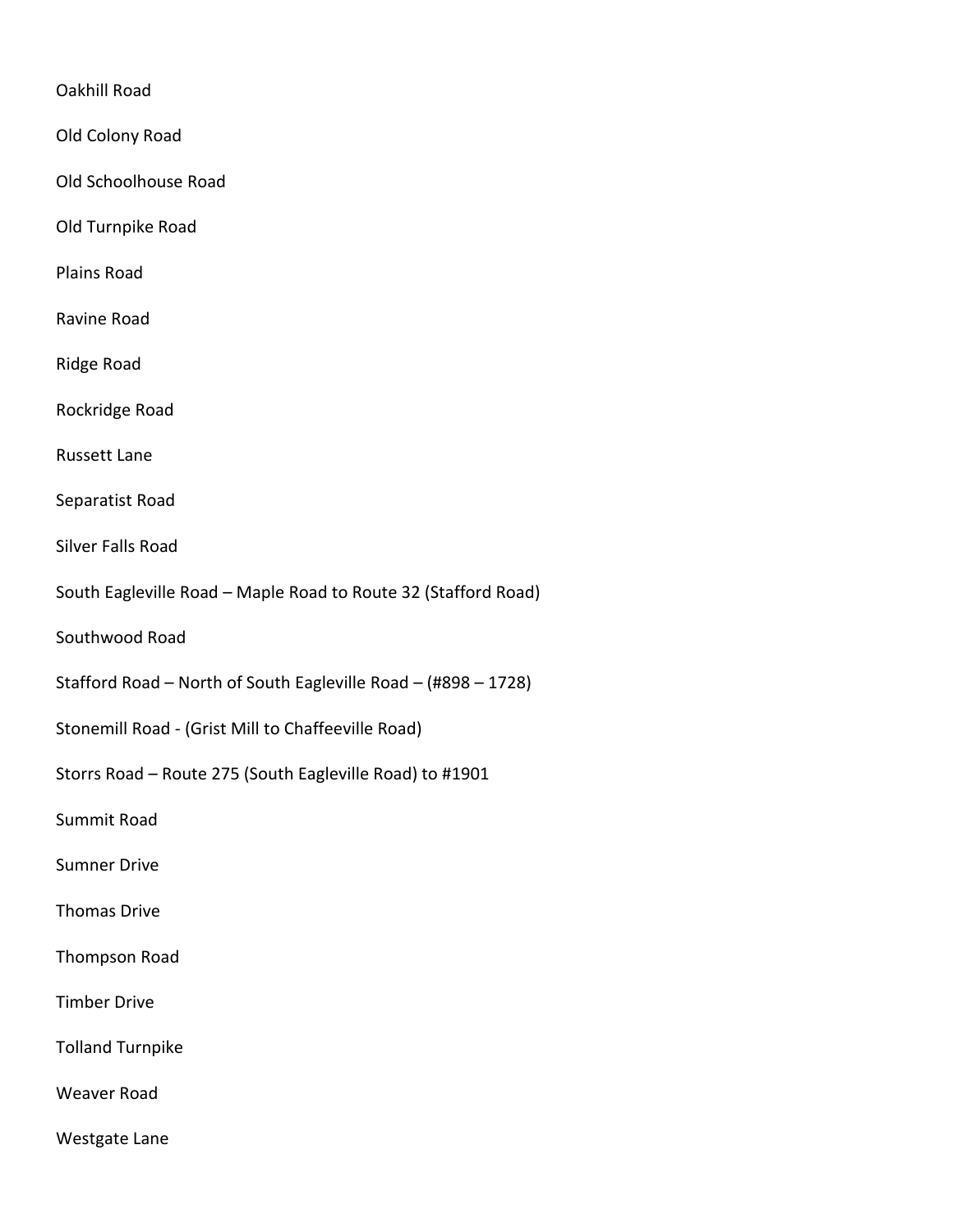Wildwood Road

Willington Hill Road

Willowbrook Road

Woodland Road

#### **GOODWIN SCHOOL - PRIVATE AND UNIVERSITY ROADS**

- Auditorium Road
- Barlow Drive

Bolton Road

Brookside Road

Circle Drive

Cornell Road

Courtyard Lane

Dartmouth Road

Fairfield Road

Fern Drive

Gilbert Road

Glenbrook Road

Grandview Circle

Hill Pond Drive

Hillside Road

Hollister Road

Horse Barn Hill

Jorgensen Road

Mansfield Road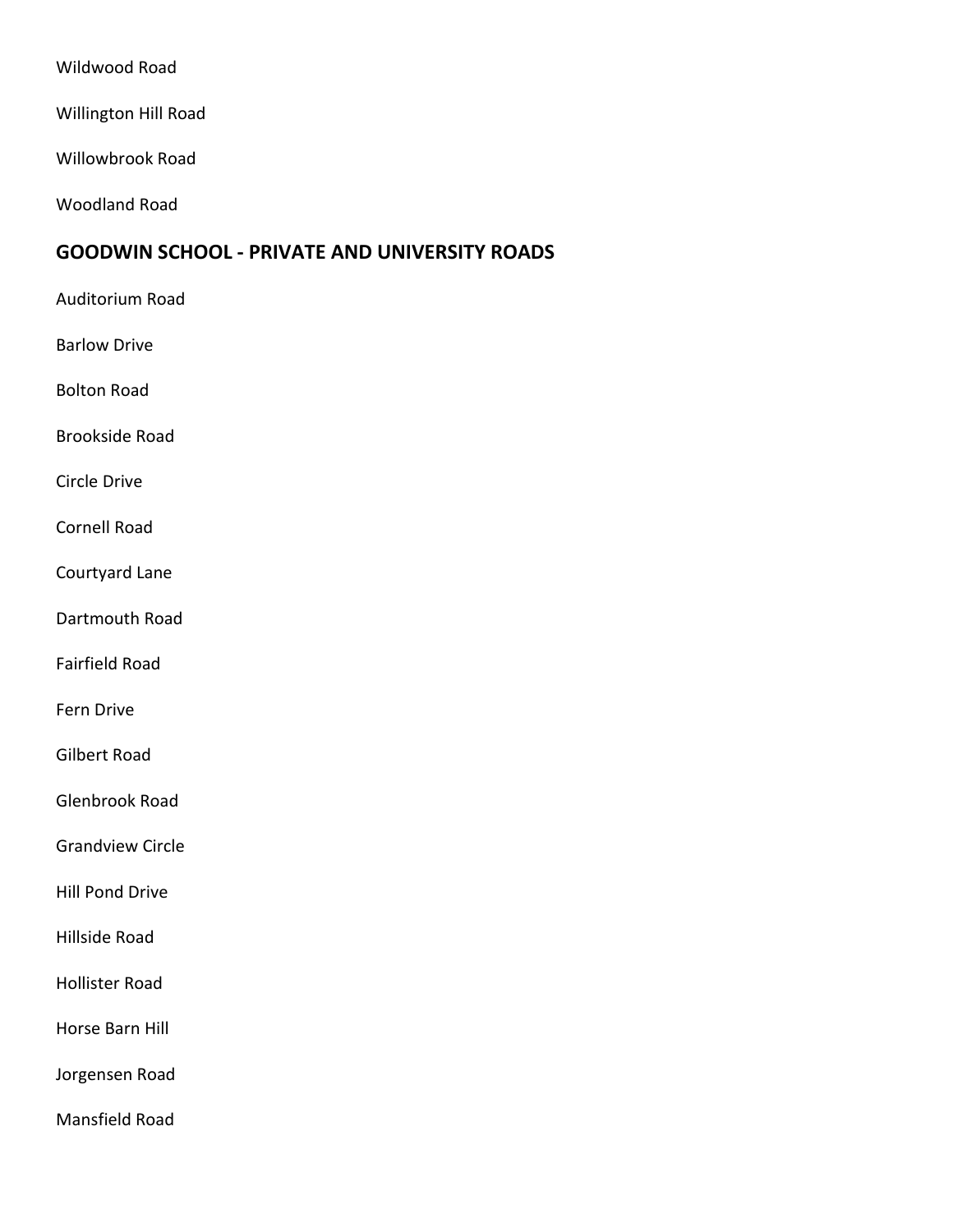Maple Lane

Maplewood Road

Marybell Drive

McCollum Road

Oak Lane

Old Wood Road

Ravine Lane

Ridge Circle

Riverview Drive

Sharon Drive

Stadium Road

Valley View Drive

Whitney Road

Yale Road

GOODWIN SCHOOL - APARTMENTS

Carriage House

Celeron Square

Charter Oak Apts.(Uconn)

Club House

Holinko Estates

Hunting Lodge

Jensen's Rolling Hills

Northwood Apts.

**Orchard** 

Rockridge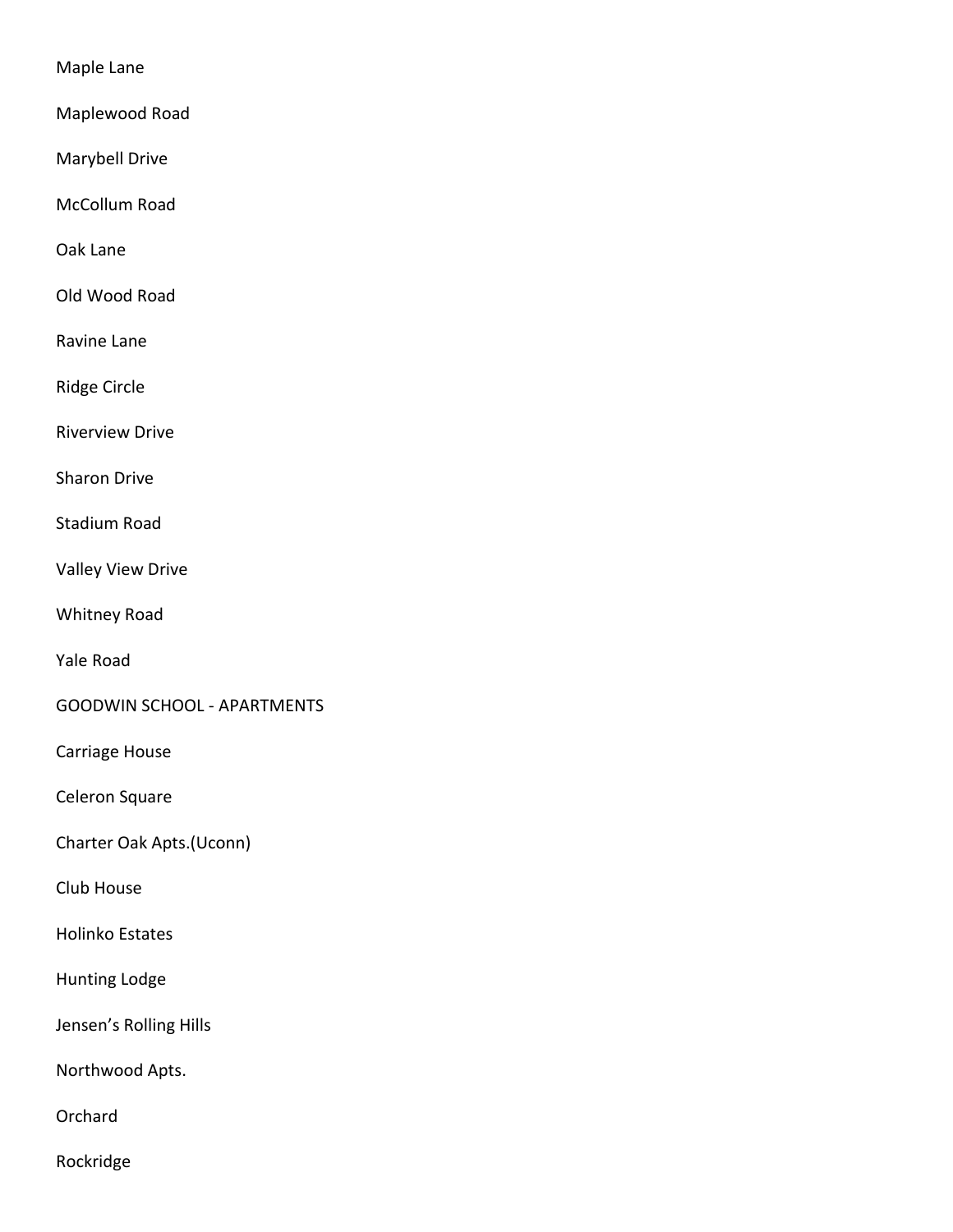#### Renwood

The Oaks on the Square

Valley Mobile Home Park

#### **SOUTHEAST SCHOOL DISTRICT BOUNDARIES BY STREET**

Adeline Place Agronomy Road Ash Street (#563, #565, #584, #590, #600) Atwoodville Lane Atwoodville Road Bassetts Bridge Road Bedlam Road Beebe Lane Beechwood Drive Birchwood Heights Boulder Lane Bousa Road Brookside Lane Browns Road – East of Mansfield City Road – (#11 – 374) Cemetery Road Centre Street Chaffeeville Road (South of Wildwood) – (#17 – 519) Circle Drive Clark Street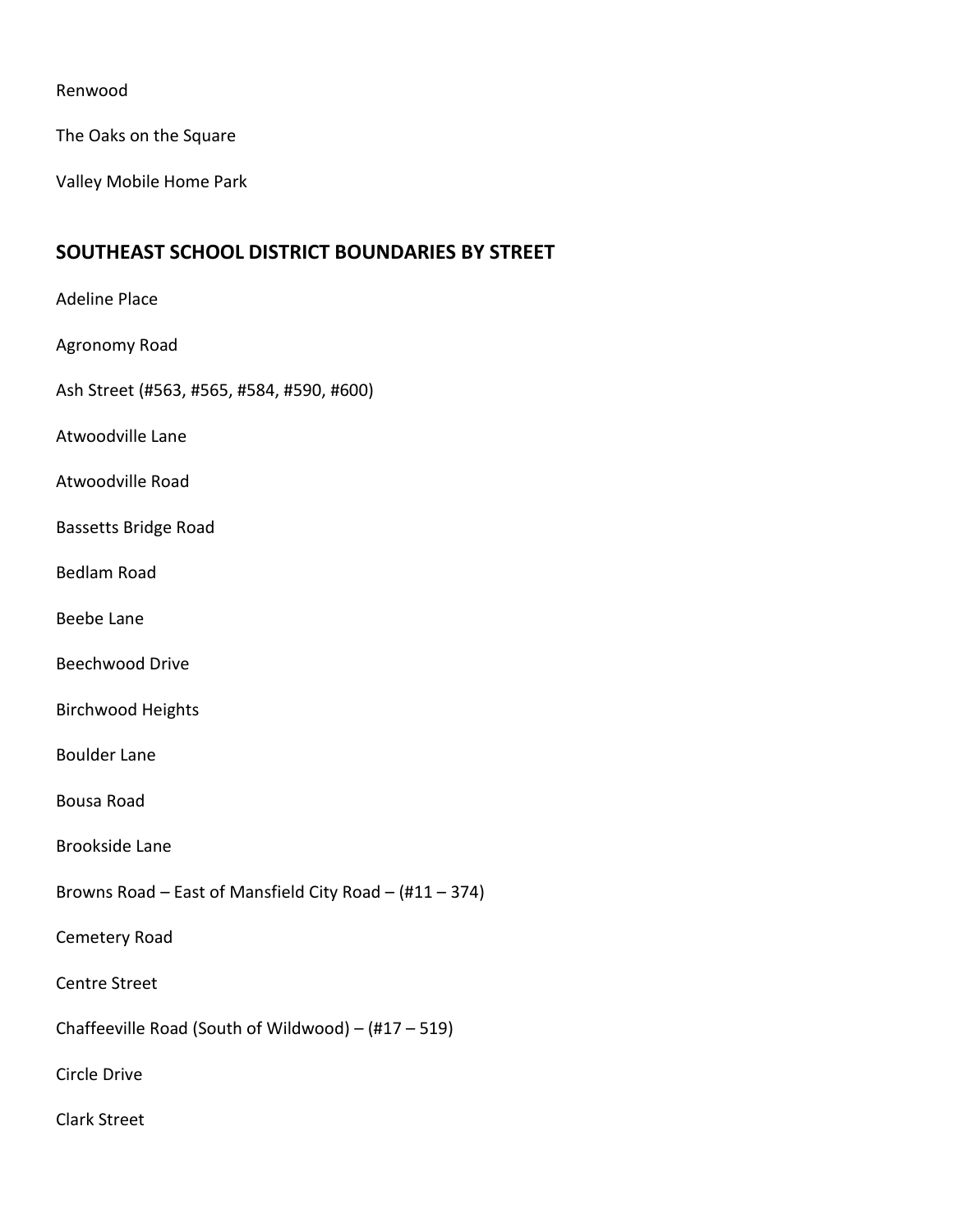Conantville Road Crane Hill Road Crest Road Dodd Road East Road

Eastwood Road

Echo Road

Edgewood Ext.

Edgewood Lane

Elizabeth Road

Flaherty Road

Grist Mill Road

Gurleyville Road – East of Woodland Road – (#518 – 606)

Hanks Hill Road

Hawthorne Lane

Hickory Lane

Hillcrest Drive

Hillside Circle

Jackson Lane

Juniper Lane

Kaya Lane

Knowlton Hill Road

Laurel Lane

Ledgewood Drive

Longview Drive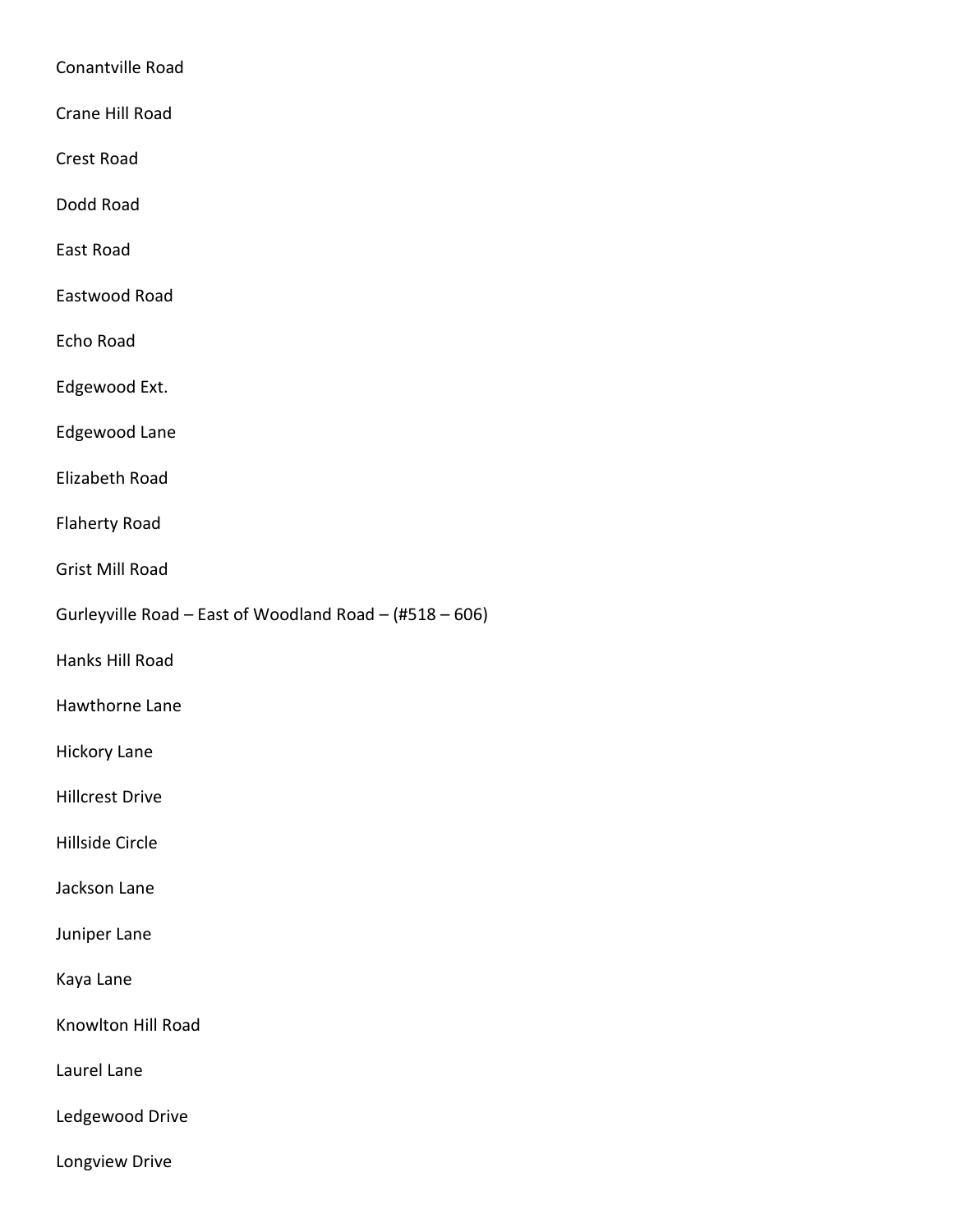Mansfield Hollow Ext.

Mansfield Hollow Road

Meadowbrook Lane

Michele Lane

Minnesota Road

Mountain Road

Mount Hope Road

Mulberry Road

North Windham Road

Oakwood Drive

Old Route 89

Olsen Drive

Orchard Drive

Park Road

Philip Drive

Pinewoods Lane

Pollack Road

River Road

Riverview Road

Shuba Lane

South Bedlam Road

South Eagleville Road – Storrs Road to Maple Road (#101 – 128)

Stonemill Road (from Hanks Hill to Grist Mill) – (#12 – 134)

Storrs Heights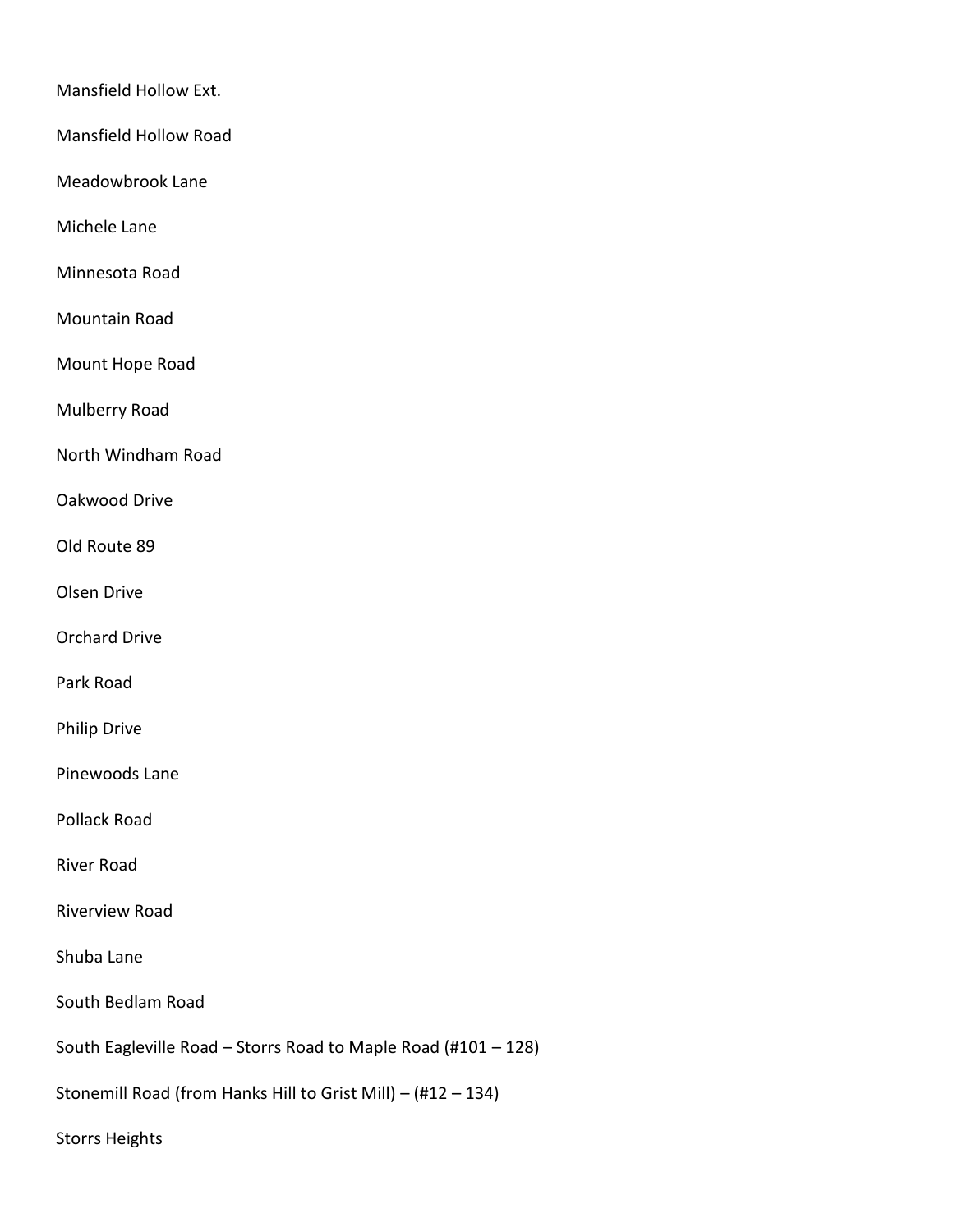Storrs Road – South of Route 275

Warrenville Road

Westwood Road

Windswept Manor

Wormwood Hill Road

### **SOUTHEAST SCHOOL - PRIVATE AND UNIVERSITY ROADS**

Dreesen Place Eastbrook Heights Road Foster Drive – (#84 – 198 even only, and from #198 even and odd and up are in Mansfield) Gardens at Meadowbrook Lester Lane Newfound Lake Road Oakwood Circle (South Eagleville Road)

Robert Lane

September Road

### **SOUTHEAST SCHOOL - APARTMENTS**

Knollwood Acres

Mansfield Apts.

Woods Edge (Mount Hope Road)

#### **VINTON SCHOOL DISTRICT BOUNDARIES BY STREET**

Beacon Hill Drive

Beech Mt. Circle

Beech Mt. Road

Briarcliff Road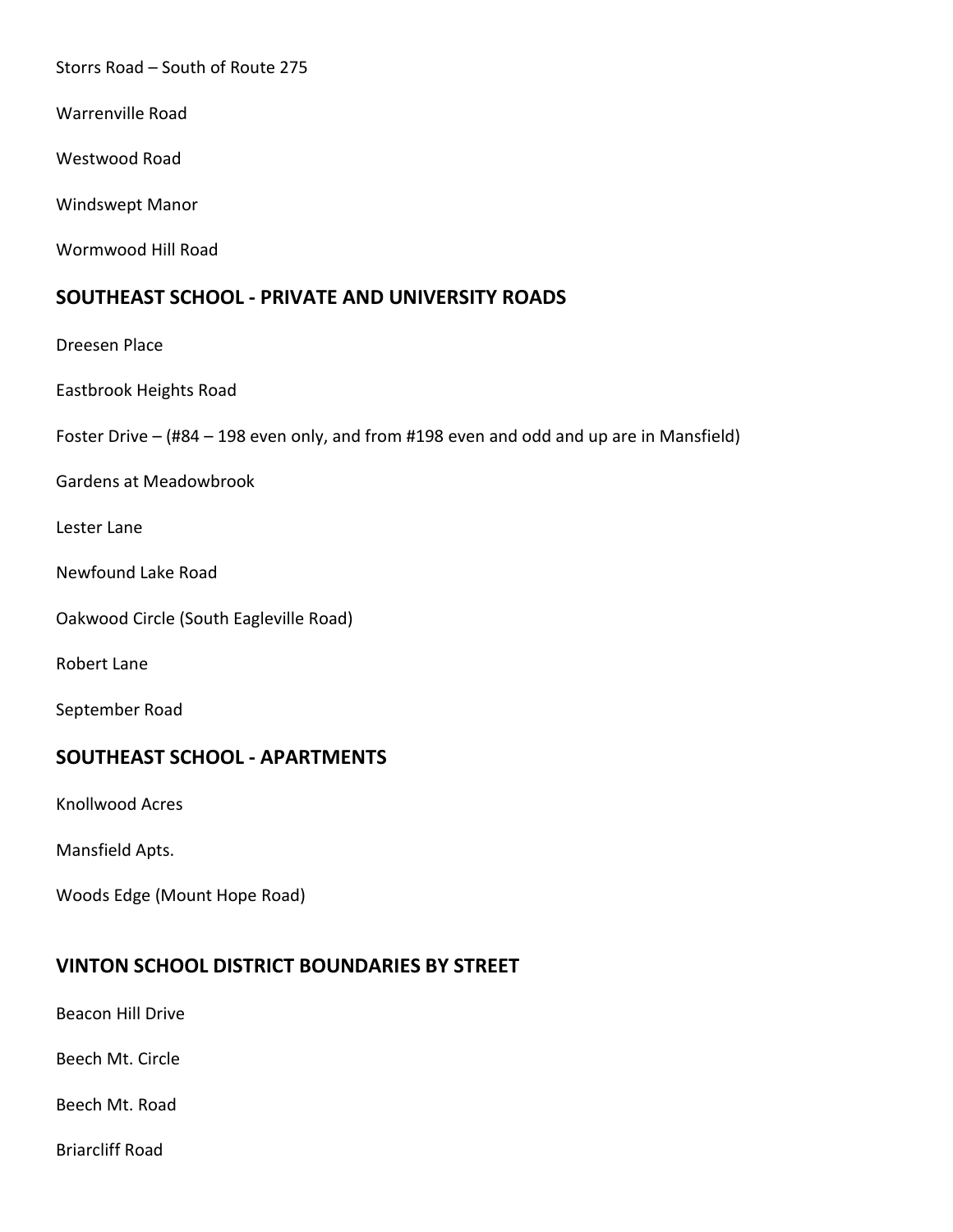#### Brittony Drive

Browns Road - West of Mansfield City Road – (#381 – 754)

Buckingham Road

Candide Lane

Carlton Road (Maplewood Apts.)

- Chatham Drive
- Cider Mill Road

Clearview Drive

Clover Mill Road

Common Drive

Coventry Road

Davis Road

Deerfield Lane

Derek Drive

Fellen Road

Fern Road

Fieldstone Drive

Higgins Highway

High Street (South of Mansfield City Road, Route 6)

Highland Road

Hunter's Run

Jacob's Hill Road

Jonathan Lane

Jude Lane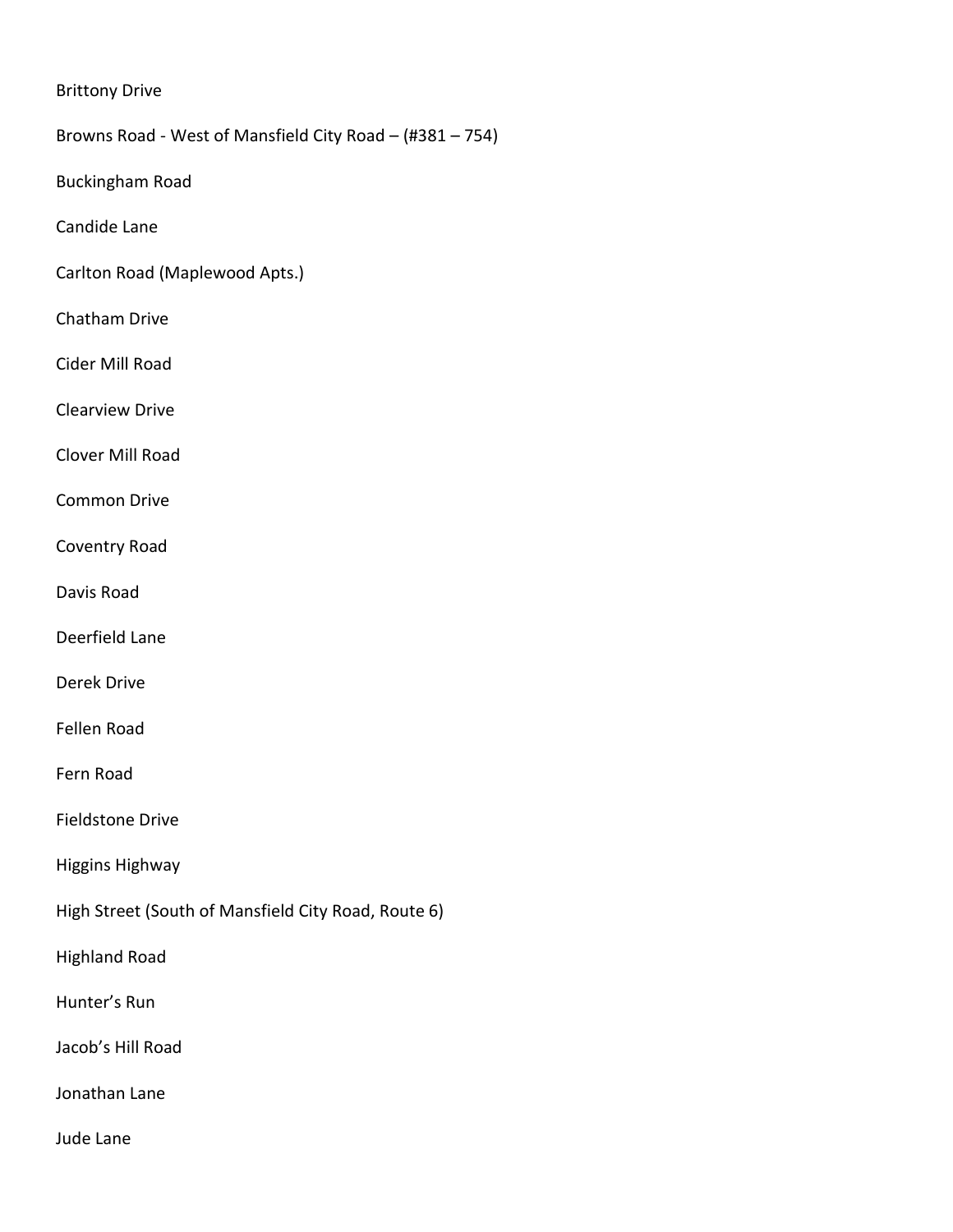Lodi Drive

Mansfield Avenue (South of Pleasant Valley Road to Route 6)

Mansfield City Road

Maple Road

MaxFelix Drive

Monticello Lane

Oak Drive

Old Kent Road

Old Mill Court

Overlook Drive

Pine Ridge Lane

Pleasant Valley Road

Puddin Lane

Quail Run

Sawmill Brook Lane

Scottron Drive

Shady Lane

Sheffield Lane

South Eagleville Road – West of Stafford Road - (#460 – 489)

Spring Hill Road

Stafford Road – South of South Eagleville Road – (#3 – 890)

Stearns Road

Stone Ridge Lane

Sunrise Landing

Thornbush Ext.